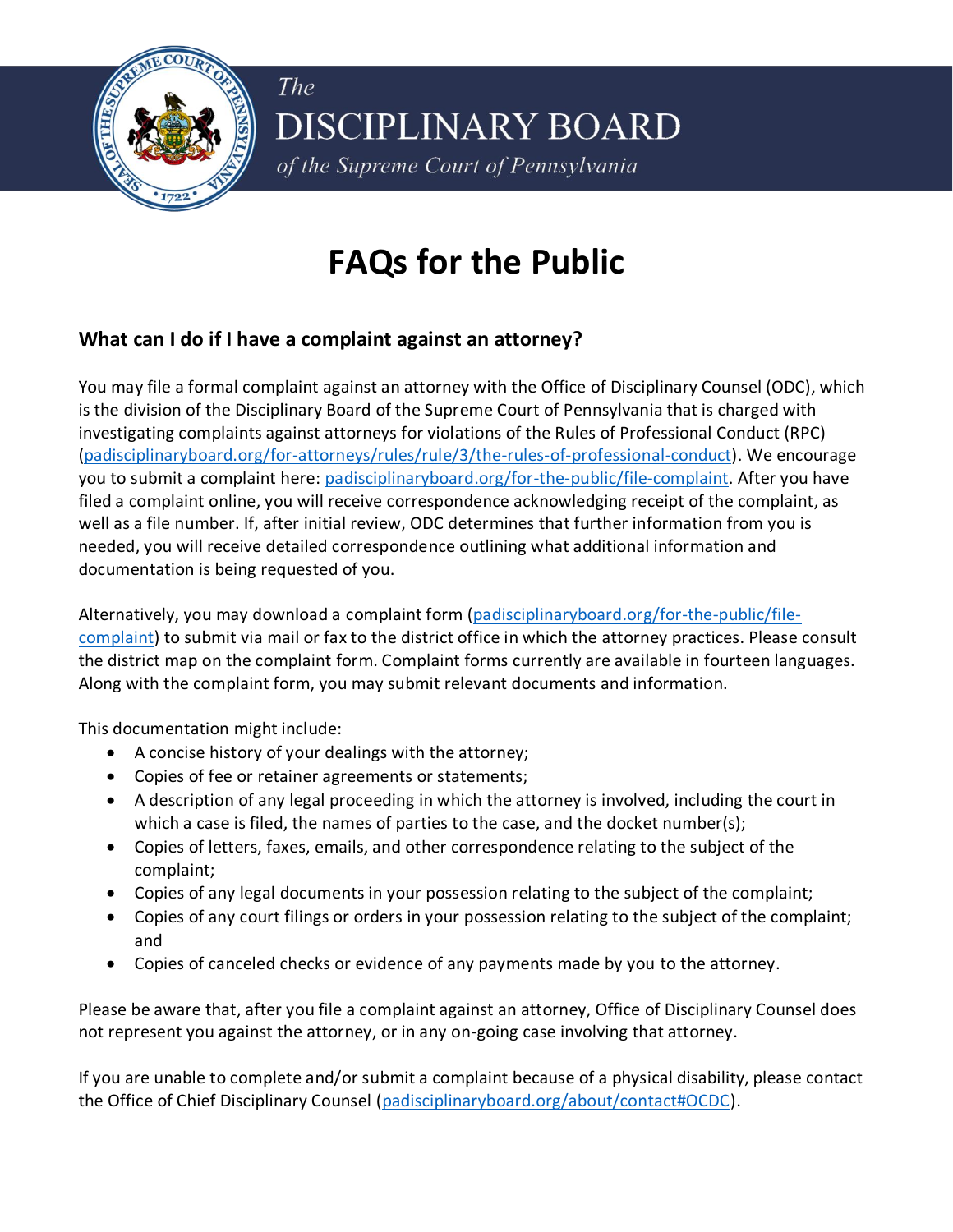# **What happens after I submit a complaint to Office of Disciplinary Counsel?**

Your complaint will be reviewed and screened by Office of Disciplinary Counsel to ensure that it falls within the jurisdiction of the office. If your complaint falls within the office's jurisdiction, it will be referred to one of the disciplinary counsel, who will evaluate whether there are any issues which could form the basis of a disciplinary inquiry. If disciplinary counsel needs additional information, you may be contacted or the matter may be referred to a staff investigator. After the review and any investigation is complete, the complaint may be dismissed or the attorney against whom you have filed the complaint may be put on notice of the complaint and given the opportunity to respond.

If, after reviewing the attorney's response and conducting any further investigation, disciplinary counsel believes that there is sufficient evidence to support a finding that the attorney has engaged in unethical conduct, disciplinary counsel may submit a recommendation for discipline through a review process. This process may result in one of four outcomes:

- Dismissal of the complaint;
- Imposition of private discipline (either an informal admonition or a private reprimand);
- Imposition of public discipline (public reprimand); or
- Filing of a formal disciplinary proceeding against the attorney, which usually involves a hearing.

#### **What are the different types of attorney discipline?**

Attorneys who engage in misconduct may receive either public or private discipline.

Public discipline means that the public is entitled to know that discipline was imposed whereas private discipline means that the public is *not* entitled to know that the attorney engaged in misconduct.

There are five types of **public** discipline:

- **Disbarment**: The attorney is prohibited from practicing law for at least five years and must petition for reinstatement to the bar and prove fitness to resume the practice of law.
- **Suspension** of the attorney's license: The attorney is prohibited from practicing law for up to and including five years. The length of the suspension will depend on the nature of the misconduct. If an attorney is suspended for more than one year, he or she must petition for reinstatement to the bar and prove fitness to resume the practice of law.
- **Public Censure**: The attorney must appear before the Supreme Court of Pennsylvania to be censured for misconduct but is permitted to continue practicing law.
- **Probation**: The Order of the Supreme Court imposes conditions that are related to the misconduct (*e.g.,* periodic reports to the Board, psychological treatment, supervision of trust accounts, restitution, compliance with income tax laws, practice limitations, etc.). The probation may or may not be imposed in conjunction with a suspension (stayed or otherwise).
- **Public Reprimand:** The attorney must appear before the Disciplinary Board to be reprimanded for misconduct but is permitted to continue practicing law.

There are two types of **private** discipline:

• **Private reprimand:** The attorney must appear before the Disciplinary Board to be reprimanded for misconduct but is allowed to continue practicing law.

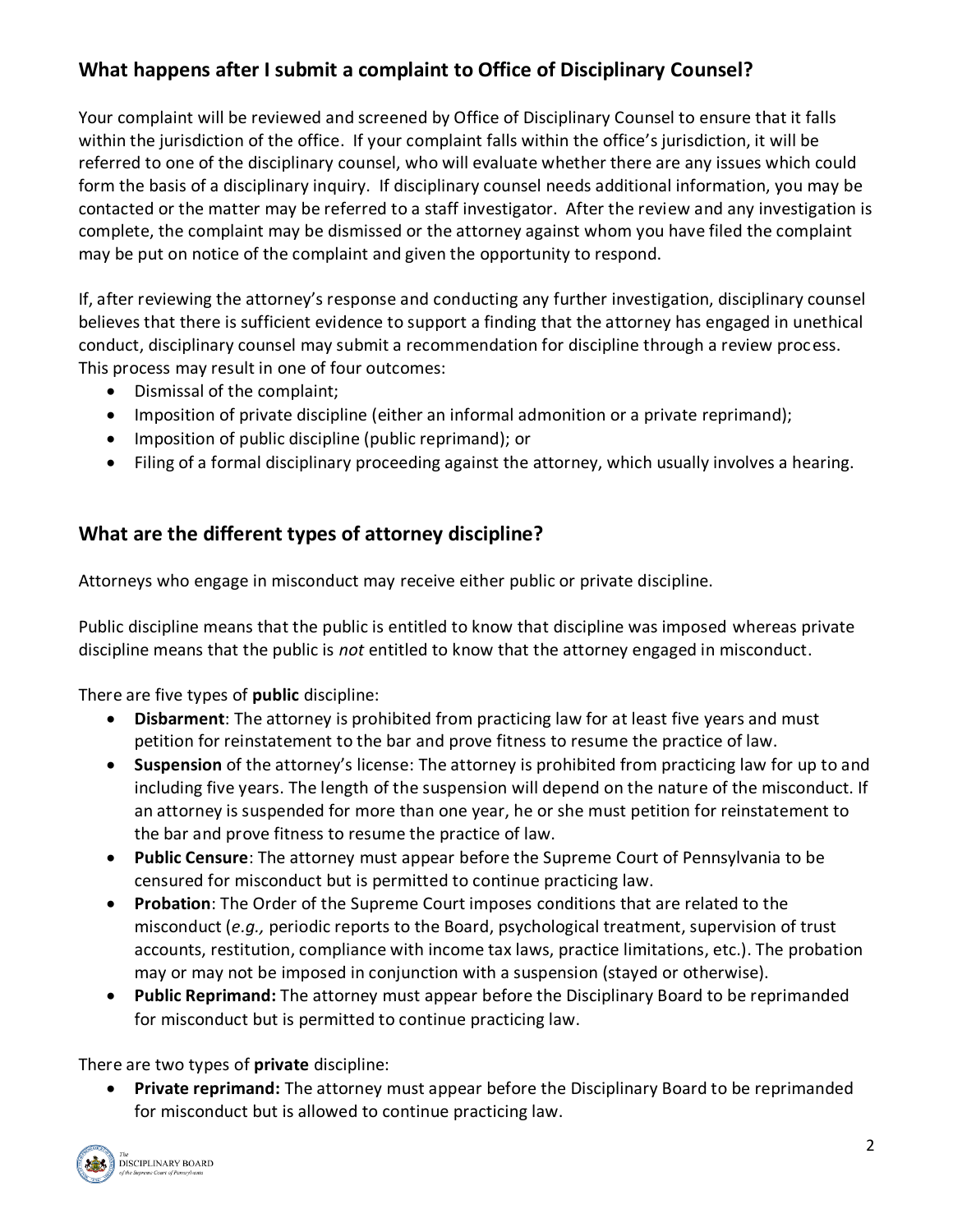• **Informal admonition:** The attorney must appear before the Chief Disciplinary Counsel to be admonished for misconduct but is allowed to continue practicing law.

#### **Can I get my money back if my attorney took it?**

If it has been determined that your attorney misappropriated your funds, Pennsylvania offers a way for clients to obtain restitution. The Pennsylvania Lawyers Fund for Client Security [\(palawfund.com\)](https://palawfund.com/) compensates clients for money improperly taken from them by attorneys. The Fund does not pay claims arising from acts of professional negligence or fee disputes.

#### **Where can I find information about a Pennsylvania attorney?**

The Disciplinary Board's website contains information about Pennsylvania attorneys, including license status, contact information, history of public discipline, and whether the attorney carries malpractice insurance. You can access this information under the Look Up Attorney page: [padisciplinaryboard.org/for-the-public/find-attorney.](https://www.padisciplinaryboard.org/for-the-public/find-attorney)

#### **Can you refer me to an attorney?**

The Disciplinary Board cannot refer you to a particular attorney. You may consult the Pennsylvania Bar Association Lawyer Referral Service [\(pabar.org/site/For-the-Public/Find-a-Lawyer\)](https://www.pabar.org/site/For-the-Public/Find-a-Lawyer) or your county bar association to obtain information about lawyer referral services in your county.

#### **How do I request public data or documents?**

For public data, review the Public Data Request Form & Procedures here: [padisciplinaryboard.org/Storage/media/pdfs/20200213/140523](https://www.padisciplinaryboard.org/Storage/media/pdfs/20200213/140523-publicdatarequestformandprocedures.pdf) [publicdatarequestformandprocedures.pdf.](https://www.padisciplinaryboard.org/Storage/media/pdfs/20200213/140523-publicdatarequestformandprocedures.pdf)

For public documents, review the Public Document Request Form & Procedures here: [padisciplinaryboard.org/Storage/media/pdfs/20200213/140557](https://www.padisciplinaryboard.org/Storage/media/pdfs/20200213/140557-publicdocumentrequestformandprocedures.pdf) [publicdocumentrequestformandprocedures.pdf.](https://www.padisciplinaryboard.org/Storage/media/pdfs/20200213/140557-publicdocumentrequestformandprocedures.pdf)

## **How can a member of the public requiring language assistance leave a telephone message for the Disciplinary Board?**

The Disciplinary Board offers access to a telephone interpreter service. To speak with an interpreter, call 1-888-804-2044 and dial access code 9433. For a Spanish language interpreter, select 1. For other languages, consult the language code table:

[padisciplinaryboard.org/Storage/media/images/20211008/184303-telephonicinterpreting.png.](https://www.padisciplinaryboard.org/Storage/media/images/20211008/184303-telephonicinterpreting.png)